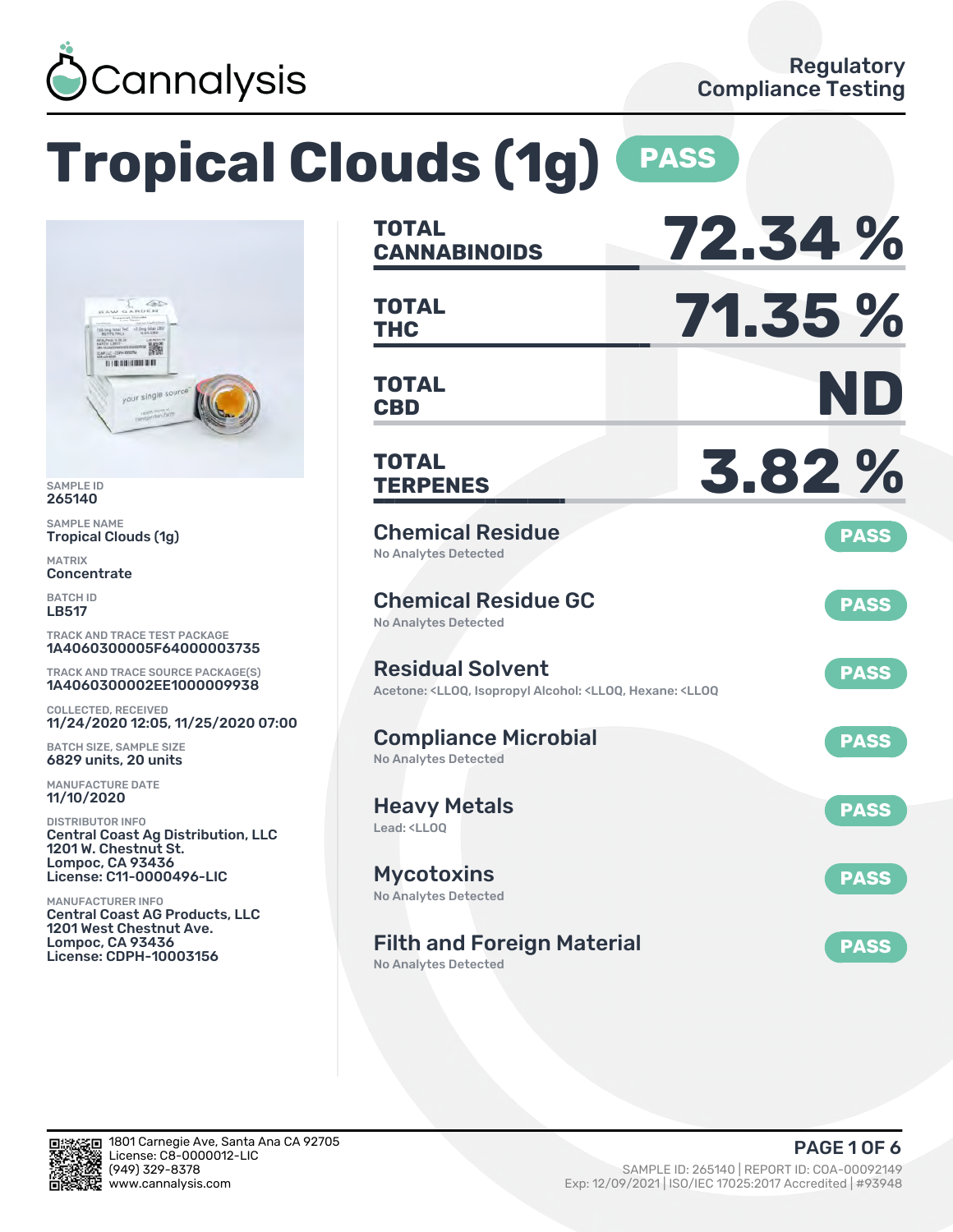

## CANNABINOID ANALYSIS

TOTAL THC,CBD, and CANNABINOIDS value(s) have been decarboxylated.

| TOTAL THC:          | 713.5 mg/g (71.35 %), 713.5 mg per package |
|---------------------|--------------------------------------------|
| TOTAL CBD:          | ND.                                        |
| TOTAL CANNABINOIDS: | 723.4 mg/g (72.34 %)                       |

UNIT OF MEASUREMENT: Milligrams per Gram(mg/g)

| <b>ANALYTE</b>         | <b>RESULT</b>        | <b>LOD</b> | <b>LLOO</b> | <b>ANALYTE</b>   | <b>RESULT</b>         | <b>LOD</b> | LL <sub>00</sub> |
|------------------------|----------------------|------------|-------------|------------------|-----------------------|------------|------------------|
| THCa                   | 784.4 mg/g (78.44 %) | 0.2000     | 0.4000      | CBD <sub>v</sub> | <b>ND</b>             | 0.2000     | 0.4000           |
| D9THC                  | 25.58 mg/g (2.558 %) | 0.2000     | 0.4000      | CBGa             | 11.25 mg/g $(1.125%)$ | 0.2000     | 0.4000           |
| D8THC                  | ND                   | 0.2000     | 0.4000      | CBG              | <b>ND</b>             | 0.2000     | 0.4000           |
| <b>THC<sub>v</sub></b> | <b>ND</b>            | 0.2000     | 0.4000      | CBN              | <b>ND</b>             | 0.2000     | 0.4000           |
| CBDa                   | <b>ND</b>            | 0.2000     | 0.4000      | CBC              | <b>ND</b>             | 0.2000     | 0.4000           |
| <b>CBD</b>             | <b>ND</b>            | 0.2000     | 0.4000      |                  |                       |            |                  |
|                        |                      |            |             |                  |                       |            |                  |

#### ADDITIONAL INFORMATION

| Method:              | SOP-TECH-001 | Sample Prepped: 12/09/2020 15:18 |                                   | Sample Approved: 12/09/2020 22:13  |  |
|----------------------|--------------|----------------------------------|-----------------------------------|------------------------------------|--|
| Instrument: UPLC-DAD |              |                                  | Sample Analyzed: 12/09/2020 17:10 | Prep-Analytical Batch: 24316-18916 |  |



## TERPENE ANALYSIS

| UNIT OF MEASUREMENT: | Milligrams per Gram(mg/g) |
|----------------------|---------------------------|
|                      |                           |

| <b>ANALYTE</b>   | <b>RESULT</b>                                                                                                        | <b>LOD</b> | <b>LLOQ</b> | <b>ANALYTE</b>        | <b>RESULT</b>                                      | <b>LOD</b> | <b>LLOQ</b> |
|------------------|----------------------------------------------------------------------------------------------------------------------|------------|-------------|-----------------------|----------------------------------------------------|------------|-------------|
| 3-Carene         | <b>ND</b>                                                                                                            | 0.5000     | 1.000       | Alpha bisabolol       | <ll0q< td=""><td>0.5000</td><td>1.000</td></ll0q<> | 0.5000     | 1.000       |
| Alpha cedrene    | <b>ND</b>                                                                                                            | 0.5000     | 1.000       | Alpha humulene        | 2.574 mg/g $(0.2574\%)$                            | 0.5000     | 1.000       |
| Alpha pinene     | 1.868 mg/g $(0.1868\%)$                                                                                              | 0.5000     | 1.000       | Alpha terpinene       | <b>ND</b>                                          | 0.5000     | 1.000       |
| Alpha terpineol  | $0.6855$ mg/g $(0.0686%)$                                                                                            | 0.3300     | 0.6500      | Beta caryophyllene    | 6.655 mg/g (0.6655 %)                              | 0.5000     | 1.000       |
| Beta myrcene     | 11.42 mg/g (1.142 %)                                                                                                 | 0.5000     | 1.000       | Beta pinene           | <ll0q< td=""><td>0.6100</td><td>1.210</td></ll0q<> | 0.6100     | 1.210       |
| Borneol          | <b>ND</b>                                                                                                            | 0.5000     | 1.000       | Camphene              | <b>ND</b>                                          | 0.5000     | 1.000       |
| Camphor          | <b>ND</b>                                                                                                            | 0.5000     | 1.000       | Caryophyllene oxide   | <b>ND</b>                                          | 0.5000     | 1.000       |
| Cedrol           | <b>ND</b>                                                                                                            | 0.5000     | 1.000       | Cis nerolidol         | <b>ND</b>                                          | 0.5000     | 1.000       |
| Eucalyptol       | <b>ND</b>                                                                                                            | 0.5000     | 1.000       | Fenchol               | 1.076 mg/g $(0.1076\%)$                            | 0.5000     | 1.000       |
| Fenchone         | <b>ND</b>                                                                                                            | 0.5000     | 1.000       | Gamma terpinene       | <b>ND</b>                                          | 0.5000     | 1.000       |
| Gamma terpineol  | <b>ND</b>                                                                                                            | 0.1000     | 0.2100      | Geranyl acetate       | <b>ND</b>                                          | 0.5000     | 1.000       |
| Guaiol           | <lloq< td=""><td>0.5000</td><td>1.000</td><td>Isoborneol</td><td><b>ND</b></td><td>0.5000</td><td>1.000</td></lloq<> | 0.5000     | 1.000       | Isoborneol            | <b>ND</b>                                          | 0.5000     | 1.000       |
| Isopulegol       | <b>ND</b>                                                                                                            | 0.5000     | 1.000       | Limonene              | 5.772 mg/g $(0.5772%)$                             | 0.5000     | 1.000       |
| Linalool         | 1.334 mg/g $(0.1334\%)$                                                                                              | 0.5000     | 1.000       | Menthol               | <b>ND</b>                                          | 0.5000     | 1.000       |
| Ocimene 1        | <b>ND</b>                                                                                                            | 0.1600     | 0.3100      | Ocimene 2             | 2.178 mg/g (0.2178 %)                              | 0.3500     | 0.6900      |
| P-cymene         | <b>ND</b>                                                                                                            | 0.5200     | 1.050       | P-mentha-1.5-diene ND |                                                    | 0.5000     | 1.000       |
| Pulegone         | <b>ND</b>                                                                                                            | 0.5000     | 1.000       | Sabinene              | <b>ND</b>                                          | 0.5000     | 1.000       |
| Sabinene hydrate | <b>ND</b>                                                                                                            | 0.5000     | 1.000       | Terpinolene           | 3.529 mg/g $(0.3529\%)$                            | 0.5000     | 1.000       |
|                  | Trans beta farnesene1.194 mg/g (0.1194 %)                                                                            | 0.5000     | 1.000       | Trans nerolidol       | <b>ND</b>                                          | 0.5000     | 1.000       |
| Valencene        | <b>ND</b>                                                                                                            | 0.5000     | 1.000       |                       |                                                    |            |             |

#### ADDITIONAL INFORMATION



Method: SOP-TECH-027 Sample Prepped: 11/25/2020 14:00 Sample Approved: 11/30/2020 15:11 Prep-Analytical Batch: 23806-18448

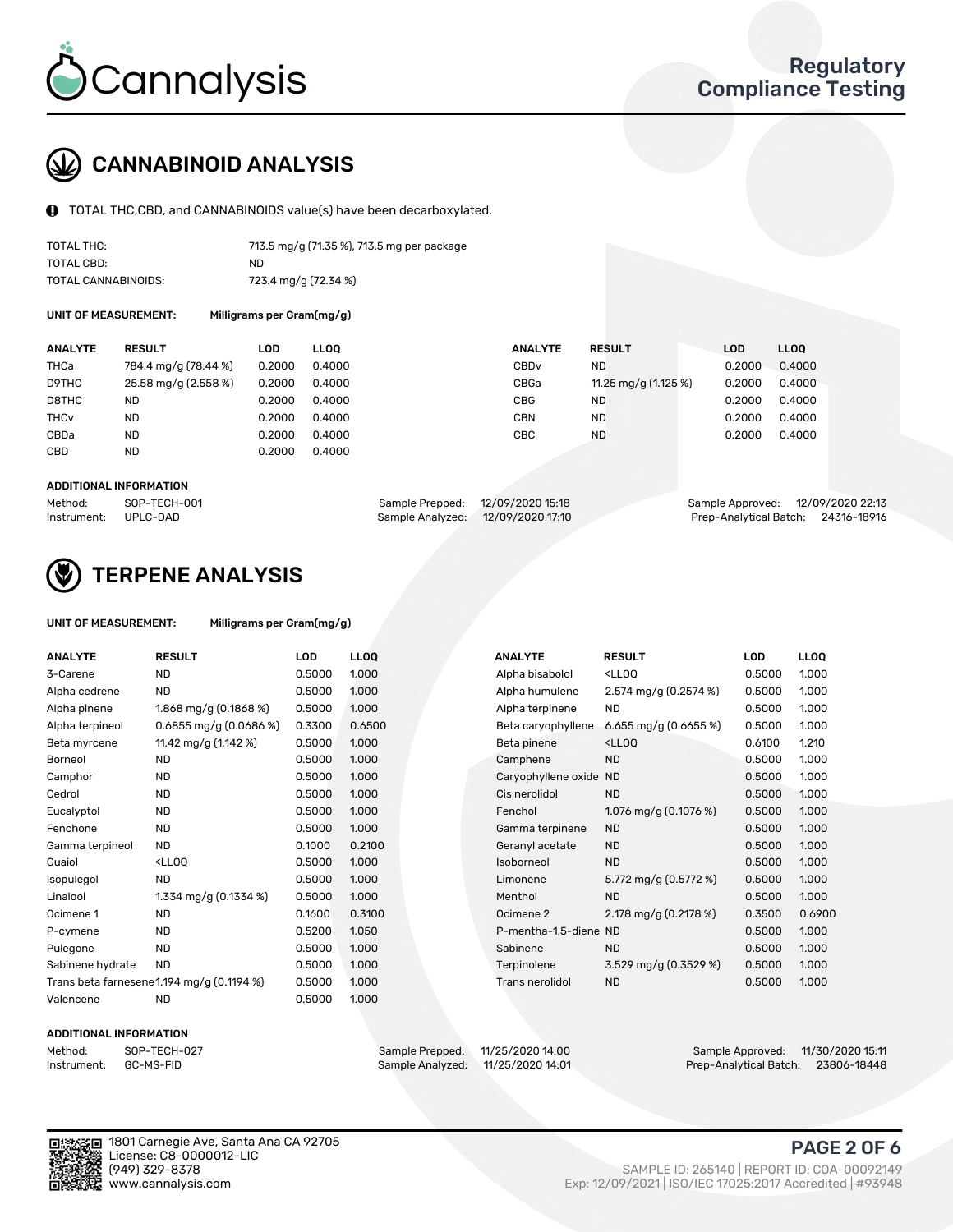

## CHEMICAL RESIDUE ANALYSIS PASS

UNIT OF MEASUREMENT: Micrograms per Gram(ug/g)

| <b>ANALYTE</b>    | <b>RESULT</b> | LOD    | LLOQ   | <b>ACTION LEVEL</b> |      | <b>ANALYTE</b>      | <b>RESULT</b> | LOD    | <b>LLOQ</b> | <b>ACTION LEVEL</b> |      |
|-------------------|---------------|--------|--------|---------------------|------|---------------------|---------------|--------|-------------|---------------------|------|
| Abamectin         | <b>ND</b>     | 0.0200 | 0.0400 | 0.1000              | Pass | Acephate            | <b>ND</b>     | 0.0200 | 0.0400      | 0.1000              | Pass |
| Acequinocyl       | <b>ND</b>     | 0.0200 | 0.0400 | 0.1000              | Pass | Acetamiprid         | <b>ND</b>     | 0.0200 | 0.0400      | 0.1000              | Pass |
| Aldicarb          | <b>ND</b>     | 0.0200 | 0.0400 | 0.0                 | Pass | Azoxystrobin        | <b>ND</b>     | 0.0200 | 0.0400      | 0.1000              | Pass |
| <b>Bifenazate</b> | <b>ND</b>     | 0.0200 | 0.0400 | 0.1000              | Pass | <b>Bifenthrin</b>   | <b>ND</b>     | 0.0200 | 0.0400      | 3.000               | Pass |
| <b>Boscalid</b>   | <b>ND</b>     | 0.0200 | 0.0400 | 0.1000              | Pass | Carbaryl            | <b>ND</b>     | 0.0200 | 0.0400      | 0.5000              | Pass |
| Carbofuran        | <b>ND</b>     | 0.0200 | 0.0400 | 0.0                 | Pass | Chlorantraniliprole | <b>ND</b>     | 0.0200 | 0.0400      | 10.00               | Pass |
| Clofentezine      | <b>ND</b>     | 0.0200 | 0.0400 | 0.1000              | Pass | Coumaphos           | <b>ND</b>     | 0.0200 | 0.0400      | 0.0                 | Pass |
| Cyfluthrin        | <b>ND</b>     | 0.4000 | 1.000  | 2.000               | Pass | Cypermethrin        | <b>ND</b>     | 0.4000 | 1.000       | 1.000               | Pass |
| Daminozide        | <b>ND</b>     | 0.0200 | 0.0400 | 0.0                 | Pass | Diazinon            | <b>ND</b>     | 0.0200 | 0.0400      | 0.1000              | Pass |
| Dichlorvos        | <b>ND</b>     | 0.0200 | 0.0400 | 0.0                 | Pass | Dimethoate          | <b>ND</b>     | 0.0200 | 0.0400      | 0.0                 | Pass |
| Dimethomorph      | <b>ND</b>     | 0.0200 | 0.0400 | 2.000               | Pass | Ethoprophos         | <b>ND</b>     | 0.0200 | 0.0400      | 0.0                 | Pass |
| Etofenprox        | <b>ND</b>     | 0.0200 | 0.0400 | 0.0                 | Pass | Etoxazole           | <b>ND</b>     | 0.0200 | 0.0400      | 0.1000              | Pass |
| Fenhexamid        | <b>ND</b>     | 0.0200 | 0.0400 | 0.1000              | Pass | Fenoxycarb          | <b>ND</b>     | 0.0200 | 0.0400      | 0.0                 | Pass |
| Fenpyroximate     | <b>ND</b>     | 0.0200 | 0.0400 | 0.1000              | Pass | Fipronil            | <b>ND</b>     | 0.0400 | 0.1000      | 0.0                 | Pass |
| Flonicamid        | <b>ND</b>     | 0.0200 | 0.0400 | 0.1000              | Pass | Fludioxonil         | <b>ND</b>     | 0.0200 | 0.0400      | 0.1000              | Pass |
| Hexythiazox       | <b>ND</b>     | 0.0200 | 0.0400 | 0.1000              | Pass | Imazalil            | <b>ND</b>     | 0.0200 | 0.0400      | 0.0                 | Pass |
| Imidacloprid      | <b>ND</b>     | 0.0200 | 0.0400 | 5.000               | Pass | Kresoxim methyl     | <b>ND</b>     | 0.0200 | 0.0400      | 0.1000              | Pass |
| Malathion         | <b>ND</b>     | 0.0200 | 0.0400 | 0.5000              | Pass | Metalaxyl           | <b>ND</b>     | 0.0200 | 0.0400      | 2.000               | Pass |
| Methiocarb        | <b>ND</b>     | 0.0200 | 0.0400 | 0.0                 | Pass | Methomyl            | <b>ND</b>     | 0.0200 | 0.0400      | 1.000               | Pass |
| Mevinphos         | <b>ND</b>     | 0.0200 | 0.0400 | 0.0                 | Pass | Myclobutanil        | <b>ND</b>     | 0.0200 | 0.0400      | 0.1000              | Pass |
| Naled             | <b>ND</b>     | 0.0200 | 0.0400 | 0.1000              | Pass | Oxamyl              | <b>ND</b>     | 0.0200 | 0.0400      | 0.5000              | Pass |
| Paclobutrazol     | <b>ND</b>     | 0.0200 | 0.0400 | 0.0                 | Pass | Permethrins         | <b>ND</b>     | 0.0400 | 0.1000      | 0.5000              | Pass |
| Phosmet           | <b>ND</b>     | 0.0200 | 0.0400 | 0.1000              | Pass | Piperonyl butoxide  | <b>ND</b>     | 0.0200 | 0.0400      | 3.000               | Pass |
| Prallethrin       | <b>ND</b>     | 0.0200 | 0.0400 | 0.1000              | Pass | Propiconazole       | <b>ND</b>     | 0.0200 | 0.0400      | 0.1000              | Pass |
| Propoxur          | <b>ND</b>     | 0.0200 | 0.0400 | 0.0                 | Pass | Pyrethrins          | <b>ND</b>     | 0.0200 | 0.0400      | 0.5000              | Pass |
| Pyridaben         | <b>ND</b>     | 0.0200 | 0.0400 | 0.1000              | Pass | Spinetoram          | <b>ND</b>     | 0.0200 | 0.0400      | 0.1000              | Pass |
| Spinosad          | <b>ND</b>     | 0.0300 | 0.0700 | 0.1000              | Pass | Spiromesifen        | <b>ND</b>     | 0.0200 | 0.0400      | 0.1000              | Pass |
| Spirotetramat     | <b>ND</b>     | 0.0200 | 0.0400 | 0.1000              | Pass | Spiroxamine         | <b>ND</b>     | 0.0200 | 0.0400      | 0.0                 | Pass |
| Tebuconazole      | <b>ND</b>     | 0.0200 | 0.0400 | 0.1000              | Pass | Thiacloprid         | <b>ND</b>     | 0.0200 | 0.0400      | 0.0                 | Pass |
| Thiamethoxam      | <b>ND</b>     | 0.0200 | 0.0400 | 5.000               | Pass | Trifloxystrobin     | <b>ND</b>     | 0.0200 | 0.0400      | 0.1000              | Pass |
|                   |               |        |        |                     |      |                     |               |        |             |                     |      |

#### ADDITIONAL INFORMATION

Method: SOP-TECH-002 Sample Prepped: 12/01/2020 08:03 Sample Approved: 12/02/2020 22:09 Instrument: LC-MS/MS Sample Analyzed: 12/01/2020 08:09 Prep-Analytical Batch: 23888-18518



PAGE 3 OF 6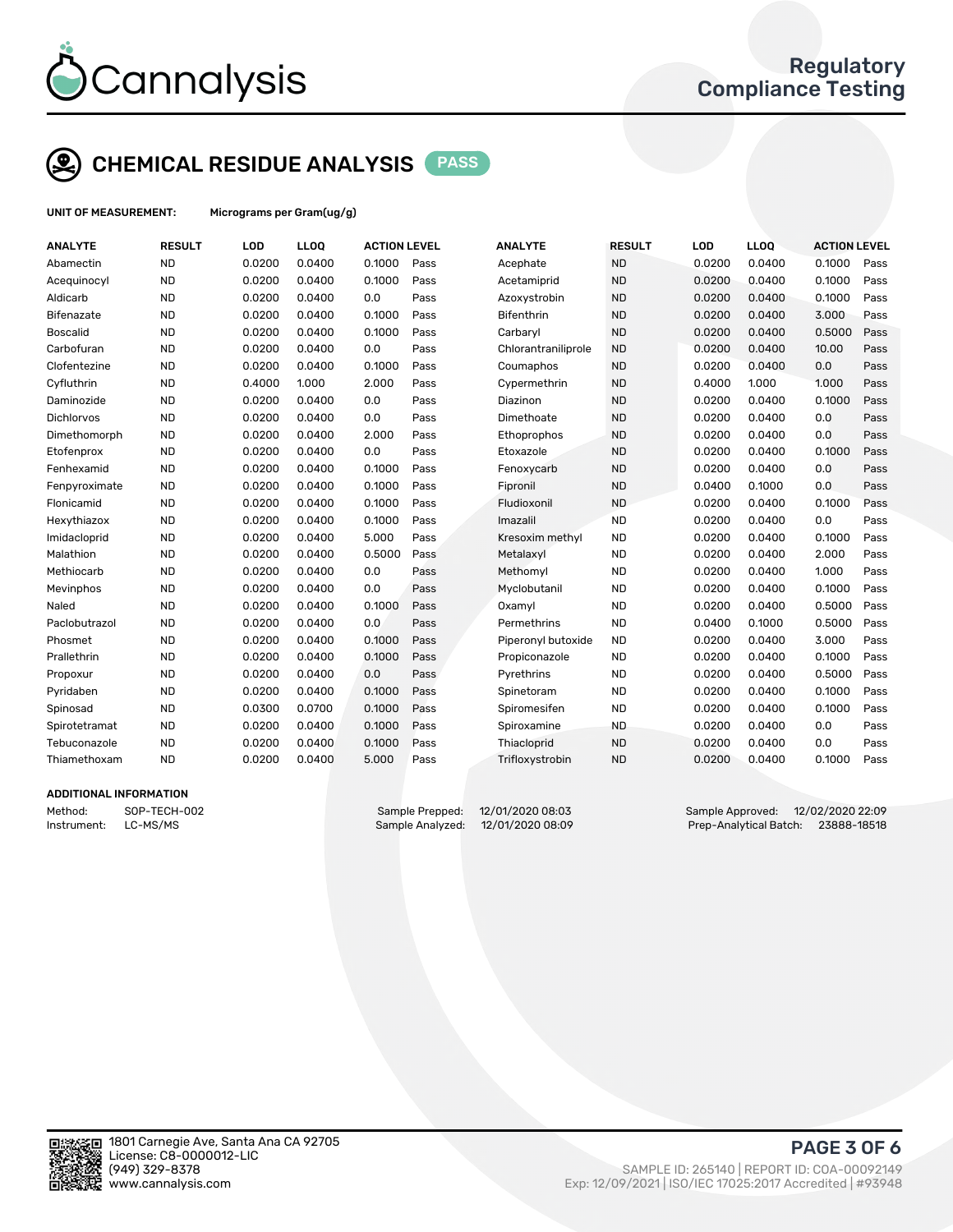

## CHEMICAL RESIDUE GC ANALYSIS PASS

| UNIT OF MEASUREMENT: | Micr |
|----------------------|------|
|----------------------|------|

rograms per Gram(ug/g)

| <b>ANALYTE</b>         | <b>RESULT</b> | LOD    | <b>LLOO</b> | <b>ACTION LEVEL</b> |                  | <b>ANALYTE</b>   | <b>RESULT</b> | LOD              | <b>LLOO</b>            | <b>ACTION LEVEL</b> |      |
|------------------------|---------------|--------|-------------|---------------------|------------------|------------------|---------------|------------------|------------------------|---------------------|------|
| Captan                 | <b>ND</b>     | 0.1000 | 0.2000      | 0.7000              | Pass             | Chlordane        | <b>ND</b>     | 0.0109           | 0.0136                 | 0.0                 | Pass |
| Methyl parathion       | <b>ND</b>     | 0.0400 | 0.1000      | 0.0                 | Pass             | <b>PCNB</b>      | <b>ND</b>     | 0.0200           | 0.0400                 | 0.1000              | Pass |
| Chlorfenapyr           | <b>ND</b>     | 0.0800 | 0.1000      | 0.0                 | Pass             | Chlorpyrifos     | <b>ND</b>     | 0.0800           | 0.1000                 | 0.0                 | Pass |
|                        |               |        |             |                     |                  |                  |               |                  |                        |                     |      |
| ADDITIONAL INFORMATION |               |        |             |                     |                  |                  |               |                  |                        |                     |      |
| Method:                | SOP-TECH-010  |        |             |                     | Sample Prepped:  | 11/25/2020 16:42 |               | Sample Approved: |                        | 11/30/2020 15:00    |      |
| Instrument:            | GC-MS/MS      |        |             |                     | Sample Analyzed: | 11/25/2020 17:01 |               |                  | Prep-Analytical Batch: | 23819-18468         |      |
|                        |               |        |             |                     |                  |                  |               |                  |                        |                     |      |

## RESIDUAL SOLVENT ANALYSIS PASS

UNIT OF MEASUREMENT: Micrograms per Gram(ug/g)

| <b>ANALYTE</b>       | <b>RESULT</b>                                                                                                                                                             | LOD    | <b>LLOO</b> | <b>ACTION LEVEL</b> |      | <b>ANALYTE</b>           | <b>RESULT</b>                                                               | LOD    | <b>LLOO</b> | <b>ACTION LEVEL</b> |      |
|----------------------|---------------------------------------------------------------------------------------------------------------------------------------------------------------------------|--------|-------------|---------------------|------|--------------------------|-----------------------------------------------------------------------------|--------|-------------|---------------------|------|
| Acetone              | <lloo< td=""><td>5.000</td><td>250.0</td><td>5000</td><td>Pass</td><td>Acetonitrile</td><td><b>ND</b></td><td>5.000</td><td>50.00</td><td>410.0</td><td>Pass</td></lloo<> | 5.000  | 250.0       | 5000                | Pass | Acetonitrile             | <b>ND</b>                                                                   | 5.000  | 50.00       | 410.0               | Pass |
| Benzene              | <b>ND</b>                                                                                                                                                                 | 0.5000 | 1.000       | 1.000               | Pass | <b>Butane</b>            | <b>ND</b>                                                                   | 76.80  | 96.00       | 5000                | Pass |
| Chloroform           | <b>ND</b>                                                                                                                                                                 | 0.5000 | 1.000       | 1.000               | Pass | Ethanol                  | <b>ND</b>                                                                   | 10.00  | 50.00       | 5000                | Pass |
| <b>Ethyl Acetate</b> | <b>ND</b>                                                                                                                                                                 | 5.000  | 50.00       | 5000                | Pass | <b>Ethyl Ether</b>       | <b>ND</b>                                                                   | 25.00  | 50.00       | 5000                | Pass |
| Ethylene oxide       | <b>ND</b>                                                                                                                                                                 | 0.5000 | 1.000       | 1.000               | Pass | Heptane                  | <b>ND</b>                                                                   | 1.000  | 5.000       | 5000                | Pass |
| Hexane               | $<$ LLOO                                                                                                                                                                  | 0.5000 | 5.000       | 290.0               | Pass | <b>Isopropyl Alcohol</b> | <lloo< td=""><td>5.000</td><td>50.00</td><td>5000</td><td>Pass</td></lloo<> | 5.000  | 50.00       | 5000                | Pass |
| Methanol             | <b>ND</b>                                                                                                                                                                 | 10.00  | 50.00       | 3000                | Pass | Methylene chloride       | <b>ND</b>                                                                   | 0.5000 | 1.000       | 1.000               | Pass |
| Pentane              | <b>ND</b>                                                                                                                                                                 | 1.000  | 50.00       | 5000                | Pass | Propane                  | <b>ND</b>                                                                   | 16.00  | 20.00       | 5000                | Pass |
| Toluene              | <b>ND</b>                                                                                                                                                                 | 0.5000 | 1.000       | 890.0               | Pass | Xvlenes                  | <b>ND</b>                                                                   | 6.000  | 100.0       | 2170                | Pass |
| Trichloroethylene    | <b>ND</b>                                                                                                                                                                 | 0.2500 | 1.000       | 1.000               | Pass | 1.2-Dichloroethane       | <b>ND</b>                                                                   | 0.5000 | 1.000       | 1.000               | Pass |

#### ADDITIONAL INFORMATION

|         | ADDITIONAL INFORMATION   |                                   |                                    |  |
|---------|--------------------------|-----------------------------------|------------------------------------|--|
| Method: | SOP-TECH-021             | Sample Prepped: 11/25/2020 14:04  | Sample Approved: 11/30/2020 16:39  |  |
|         | Instrument: HS-GC-MS/FID | Sample Analyzed: 11/25/2020 14:04 | Prep-Analytical Batch: 23795-18449 |  |



UNIT OF MEASUREMENT: Cycle Threshold (Ct)

| <b>ANALYTE</b>                        | <b>RESULT</b>                 | LOD   | <b>LLOO</b> |     | <b>ACTION LEVEL</b> | <b>ANALYTE</b>   | <b>RESULT</b> | <b>LOD</b> | <b>LLOO</b>      |                  | <b>ACTION LEVEL</b> |
|---------------------------------------|-------------------------------|-------|-------------|-----|---------------------|------------------|---------------|------------|------------------|------------------|---------------------|
| A.fumigatus                           | <b>ND</b>                     | 33.00 | 0.0         | 0.0 | Pass                | A. flavus        | <b>ND</b>     | 33.00      | 0.0              | 0.0              | Pass                |
| A. niger                              | <b>ND</b>                     | 33.00 | 0.0         | 0.0 | Pass                | A. terreus       | <b>ND</b>     | 33.00      | 0.0              | 0.0              | Pass                |
| <b>STEC</b>                           | <b>ND</b>                     | 33.00 | 0.0         | 0.0 | Pass                | Salmonella spp   | <b>ND</b>     | 33.00      | 0.0              | 0.0              | Pass                |
|                                       | <b>ADDITIONAL INFORMATION</b> |       |             |     |                     |                  |               |            |                  |                  |                     |
| SOP-TECH-016, SOP-TECH-022<br>Method: |                               |       |             |     | Sample Prepped:     | 11/30/2020 08:00 |               |            | Sample Approved: | 11/30/2020 13:56 |                     |

Instrument: qPCR Sample Analyzed: 11/30/2020 08:58 Prep-Analytical Batch: 23807-18476

PAGE 4 OF 6

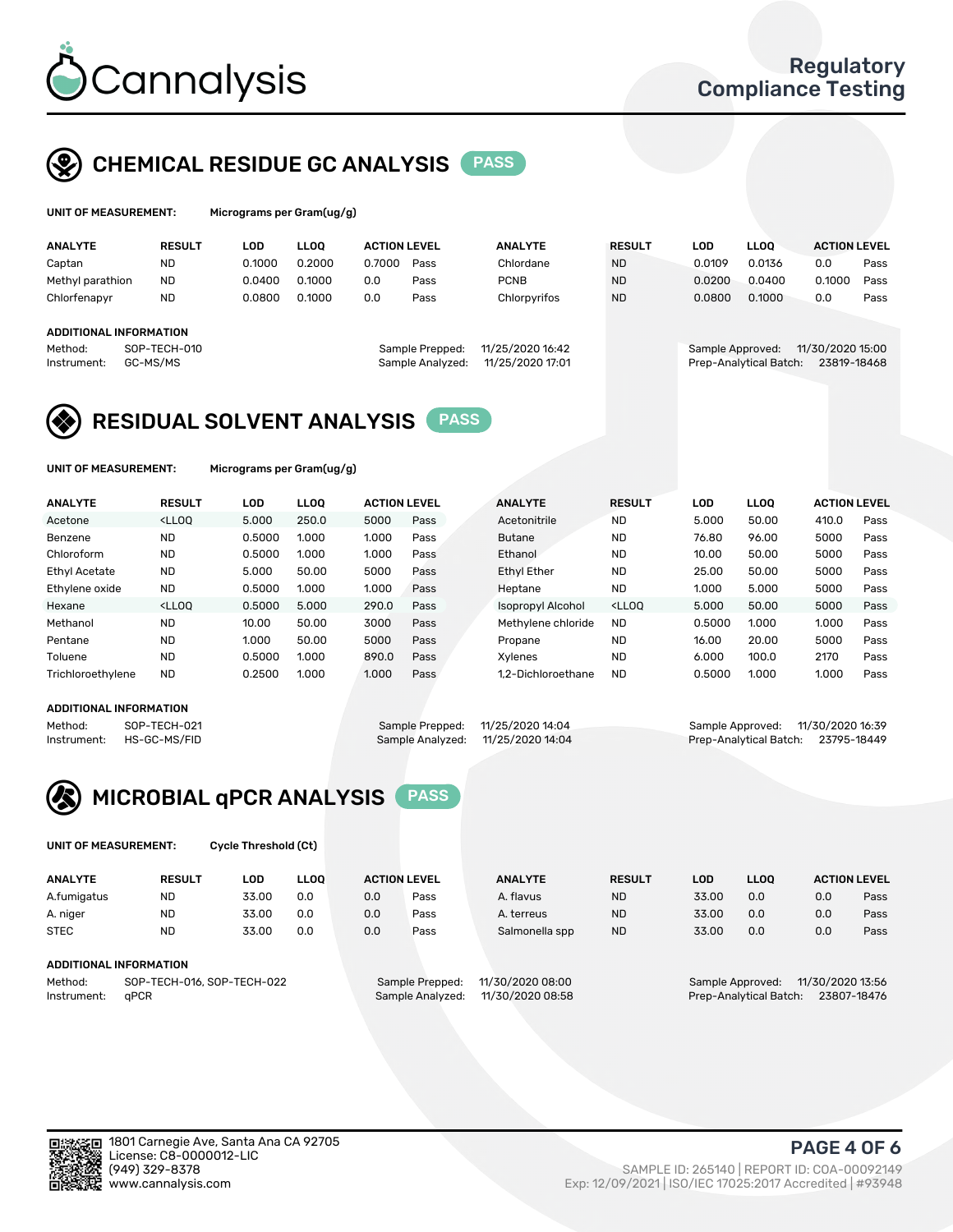



| UNIT OF MEASUREMENT:                                                                                                                                             |                                                                                                                                                                             | Micrograms per Gram(ug/g) |             |                     |      |                |               |                                                                               |             |                     |      |
|------------------------------------------------------------------------------------------------------------------------------------------------------------------|-----------------------------------------------------------------------------------------------------------------------------------------------------------------------------|---------------------------|-------------|---------------------|------|----------------|---------------|-------------------------------------------------------------------------------|-------------|---------------------|------|
| <b>ANALYTE</b>                                                                                                                                                   | <b>RESULT</b>                                                                                                                                                               | <b>LOD</b>                | <b>LLOO</b> | <b>ACTION LEVEL</b> |      | <b>ANALYTE</b> | <b>RESULT</b> | <b>LOD</b>                                                                    | <b>LLOQ</b> | <b>ACTION LEVEL</b> |      |
| Arsenic                                                                                                                                                          | <b>ND</b>                                                                                                                                                                   | 0.0200                    | 0.0500      | 0.2000              | Pass | Cadmium        | <b>ND</b>     | 0.0050                                                                        | 0.0500      | 0.2000              | Pass |
| Lead                                                                                                                                                             | <lloo< td=""><td>0.0100</td><td>0.0500</td><td>0.5000</td><td>Pass</td><td>Mercury</td><td><b>ND</b></td><td>0.0030</td><td>0.0500</td><td>0.1000</td><td>Pass</td></lloo<> | 0.0100                    | 0.0500      | 0.5000              | Pass | Mercury        | <b>ND</b>     | 0.0030                                                                        | 0.0500      | 0.1000              | Pass |
| <b>ADDITIONAL INFORMATION</b><br>11/30/2020 07:58<br>SOP-TECH-013<br>Method:<br>Sample Prepped:<br>ICP-MS<br>11/30/2020 11:47<br>Sample Analyzed:<br>Instrument: |                                                                                                                                                                             |                           |             |                     |      |                |               | 11/30/2020 14:00<br>Sample Approved:<br>Prep-Analytical Batch:<br>23830-18487 |             |                     |      |
| <b>MYCOTOXINS ANALYSIS</b><br><b>PASS</b>                                                                                                                        |                                                                                                                                                                             |                           |             |                     |      |                |               |                                                                               |             |                     |      |
| UNIT OF MEASUREMENT:<br>Micrograms per Kilogram(ug/kg)                                                                                                           |                                                                                                                                                                             |                           |             |                     |      |                |               |                                                                               |             |                     |      |
| <b>ANALYTE</b>                                                                                                                                                   | <b>RESULT</b>                                                                                                                                                               | <b>LOD</b>                | <b>LLOO</b> | <b>ACTION LEVEL</b> |      | <b>ANALYTE</b> | <b>RESULT</b> | <b>LOD</b>                                                                    | <b>LLOQ</b> | <b>ACTION LEVEL</b> |      |
| Aflatoxin B1                                                                                                                                                     | <b>ND</b>                                                                                                                                                                   | 1.000                     | 2.000       |                     | N/A  | Aflatoxin B2   | <b>ND</b>     | 2.000                                                                         | 5.000       |                     | N/A  |
| Aflatoxin G1                                                                                                                                                     | <b>ND</b>                                                                                                                                                                   | 2.000                     | 5.000       |                     | N/A  | Aflatoxin G2   | <b>ND</b>     | 2.000                                                                         | 5.000       |                     | N/A  |
| <b>Total Aflatoxins</b>                                                                                                                                          | <b>ND</b>                                                                                                                                                                   | 10.00                     | 14.00       | 20.00               | Pass | Ochratoxin A   | <b>ND</b>     | 1.000                                                                         | 2.000       | 20.00               | Pass |

#### ADDITIONAL INFORMATION

Method: SOP-TECH-020 Sample Prepped: 11/25/2020 14:03 Sample Approved: 11/30/2020 09:48 Instrument: LC-MS/MS Sample Analyzed: 11/25/2020 14:21 Prep-Analytical Batch: 23809-18452

### FILTH & FOREIGN MATERIAL ANALYSIS PASS Q

UNIT OF MEASUREMENT: Filth and Foreign Matter (%, #/3g)

| <b>ANALYTE</b>         | <b>RESULT</b>                     | LOD | <b>LLOO</b> | <b>ACTION LEVEL</b> |                                     | <b>ANALYTE</b>                       | <b>RESULT</b> | LOD | <b>LLOO</b>                                | <b>ACTION LEVEL</b>             |      |
|------------------------|-----------------------------------|-----|-------------|---------------------|-------------------------------------|--------------------------------------|---------------|-----|--------------------------------------------|---------------------------------|------|
| IF RH ME               | <b>ND</b>                         | 0.0 | 0.0         | 1.000               | Pass                                | <b>IFM</b>                           | <b>ND</b>     | 0.0 | 0.0                                        | 25.00                           | Pass |
| Mold                   | <b>ND</b>                         | 0.0 | 0.0         | 25.00               | Pass                                | <b>SSCD</b>                          | <b>ND</b>     | 0.0 | 0.0                                        | 25.00                           | Pass |
| ADDITIONAL INFORMATION |                                   |     |             |                     |                                     |                                      |               |     |                                            |                                 |      |
| Method:<br>Instrument: | SOP-TECH-009<br>Visual Inspection |     |             |                     | Sample Prepped:<br>Sample Analyzed: | 11/25/2020 14:18<br>11/25/2020 14:18 |               |     | Sample Approved:<br>Prep-Analytical Batch: | 11/25/2020 14:23<br>23814-18451 |      |



PAGE 5 OF 6